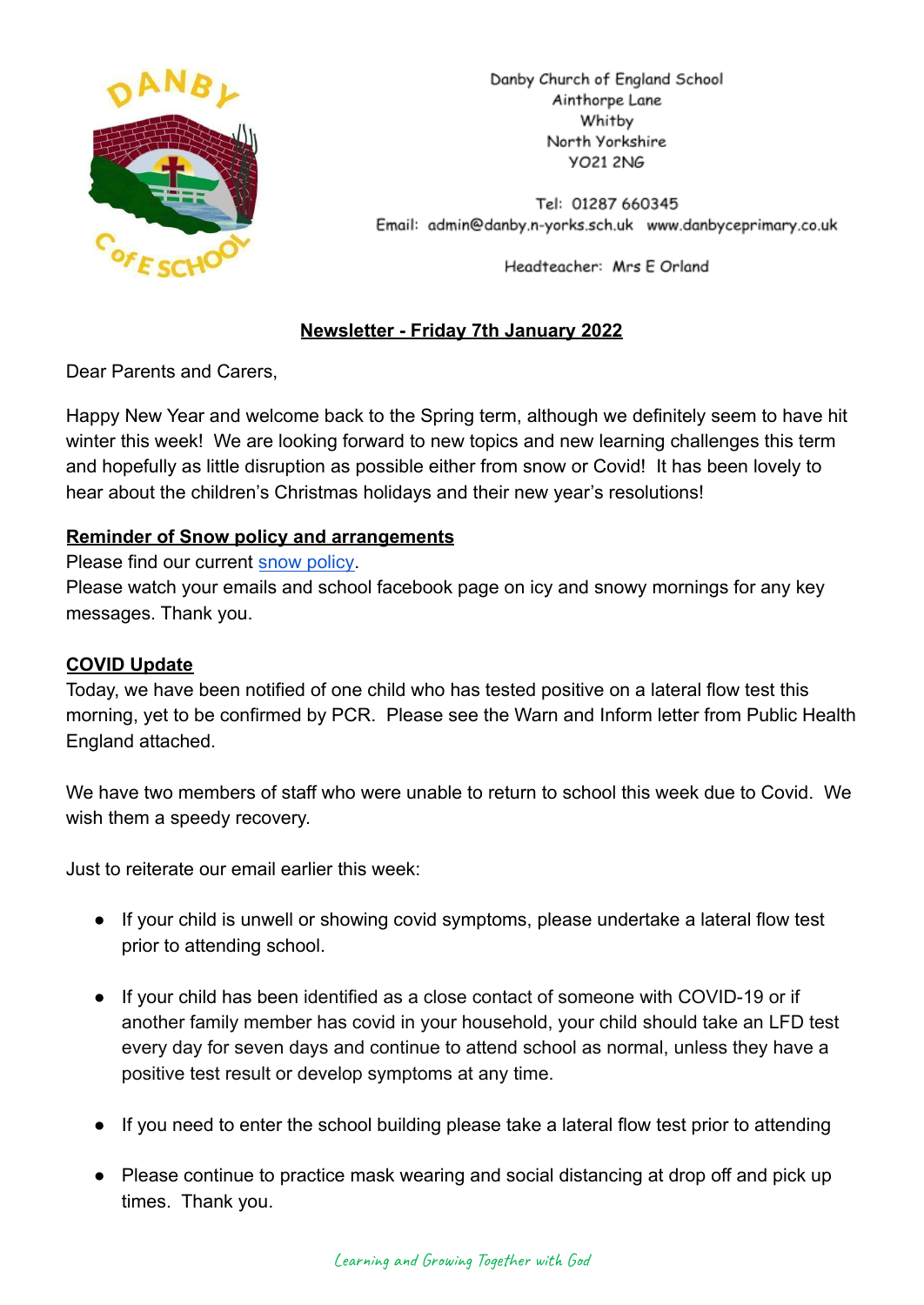# **Diary Dates**

| Swimming         | Thursdays, 13/1, 27/1, 10/2 |
|------------------|-----------------------------|
| Forest School    | Thursdays 20/1, 3/2, 17/2   |
| <b>Half Term</b> | 21st - 25th February        |

Next week I will be at Danby on Monday, Tuesday and Friday and Egton on Wednesday and Thursday due to diary commitments.

With best wishes,

Loz Orland

Liz Orland Headteacher

# **The information below has not changed but is still relevant.**

#### **Covid-19 current rules on self isolation**

Individuals are not required to self-isolate if they live in the same household as someone with COVID-19, or are a close contact of someone with COVID-19, and any of the following apply:

- they are fully vaccinated
- · they are below the age of 18 years and 6 months
- · they have taken part in or are currently part of an approved COVID-19 vaccine trial
- · they are not able to get vaccinated for medical reasons

Instead NHS Test and Trace will make contact and advise that a PCR test is taken.

Therefore, children are allowed to come to school even if someone in their household has tested positive but only if they have no symptoms themselves.

Pupils, staff and other adults must not come into the school if they have symptoms, have had a positive test result or other reasons requiring them to stay at home due to the risk of them passing on COVID-19 (for example, they are required to quarantine).

#### **Breakfast Club**

Just a reminder that breakfast club is available daily from 8am. Bookings are not always necessary. £2.50 per child including breakfast.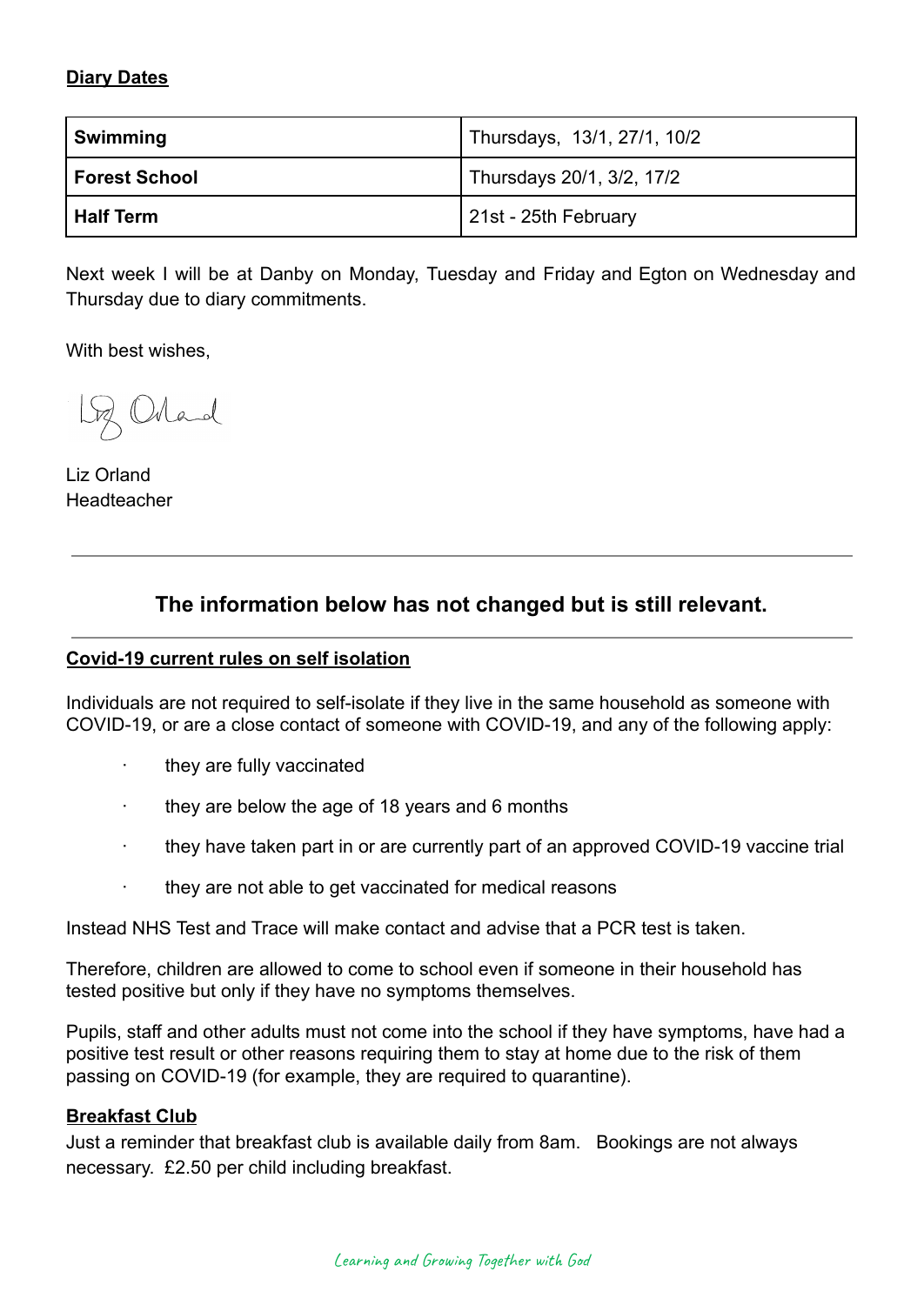### **Easy fundraising**

Do you do your Christmas shopping online? If you do you could help FoDS raise money with no cost or effort from you! We are registered with easyfundraising.org.uk which gives the Friends of Danby School donations if you shop online and sign up to support Danby CE VA Primary School.

It's a really easy way to raise money – you just use the easyfundraising site to shop online with more than 3,300 well known online stores like Amazon, Argos, John Lewis, ASOS, Booking.com, eBay, Boden, and M&S and when you make a purchase, the retailer sends us a free donation, at no extra cost to you.

FoDS would love to raise as much as possible for contributions towards travel costs, swimming lessons, residential trips and many more activities for the children.

Please visit our easyfundraising page at:

[Danby School Easyfundraising](https://www.easyfundraising.org.uk/causes/danbysch/?q=Danby%20School&cat=cause-autosuggest)

and click 'join us'. Thank you.

#### **Coop Community Fund**

If you haven't done so already, don't forget to support Danby School in the Co-op Community Fund. If you have a co-op membership card, just log onto your account and select our cause then swipe or scan your membership card every time you shop. [Click here](https://co-operate.coop.co.uk/groups/danby-church-of-england-primary-school/) for more information about our cause. Thank you in advance for your support to our children and our school.

#### **Computers for Sale**

As both schools have shifted onto use of laptops and Chromebooks in our classrooms, we have a number of PC's, monitors and keyboards available for purchase from Danby School if anyone is interested. They have all been cleaned of any data and are ready to be collected immediately. All money raised will go into school funds. Payment can be made via bank transfer, cash or cheque and the full amount is payable on collection. Below is a list of available items:

# **PC**

Dell Optiplex 380 Small Form Factor Intel Pentium Dual-Core E5500 (2.8Ghz) 3GB RAM DVD-ReWriter 120GB Hard Disk Drive 8x USBs (6-Rear 2-Front) Inbuild Sound Inbuild Ghraphics (Intel G41 Express Chipset) Windows 7 SP1 Installed (Windows Licence Code on Case) Drivers Installed **7 available £40 each**

# **Monitors**